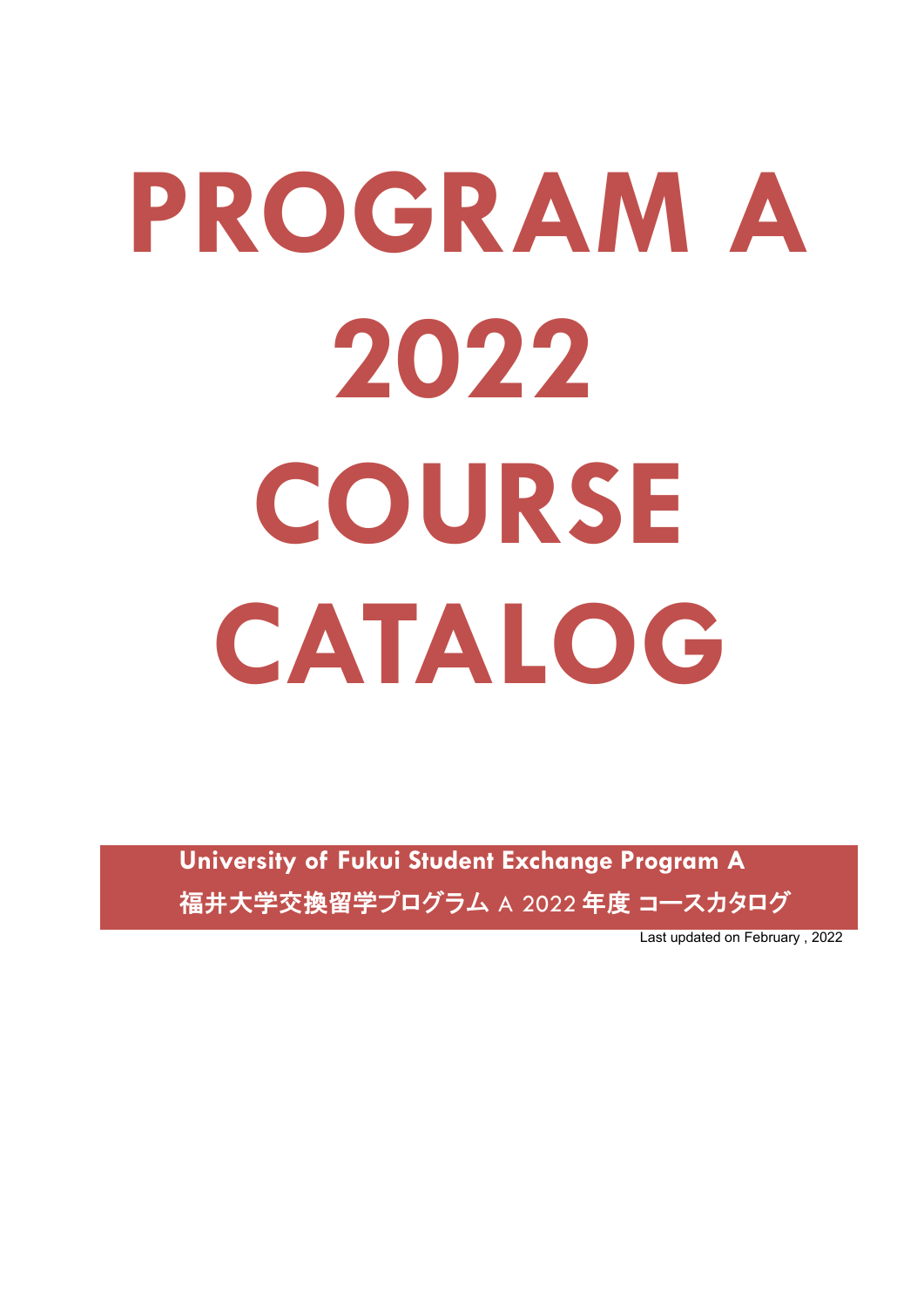# **PROGRAM A 2022 OUTLINE** 福井大学交換留学プログラムA概要

University of Fukui Student Exchange Program A is a program to accept students from universities that have a student exchange agreement with UF. The students enrolled in Program A are divided into the following two categories based on their student status at UF.

福井大学交換留学プログラム A は、福井大学と交流協定を締結している大学等から留学生を受け入れるプログラムです。 プログラム A に参加する学生は、福井大学での学生身分により以下の 2 つのカテゴリーに分類されます。

| No. | Eligibility 対象              | Student Status at UF                                               | Outline 概要                                                                                                             | Reference    |
|-----|-----------------------------|--------------------------------------------------------------------|------------------------------------------------------------------------------------------------------------------------|--------------|
|     |                             | 福井大学での身分                                                           |                                                                                                                        | 参照           |
|     | Undergraduate               | Special Auditing Student with                                      | Take courses from both Common and                                                                                      | pp. $3 - 14$ |
|     | student                     | credit                                                             | Specialized Courses in English.                                                                                        |              |
|     | 学部生                         | 特別聴講学生                                                             | 日本語・日本語事情及び伝統産業と、英語によ                                                                                                  |              |
|     |                             |                                                                    | る専門科目を履修。                                                                                                              |              |
| 2   | Graduate<br>student<br>大学院生 | Special Research Student with<br>no credit<br>特別研究学生               | Receive research instruction without<br>credit given.<br>Japanese language courses are available<br>(no credit given). | p.15         |
|     |                             | * Only applicable for students who<br>are enrolled for 2 semesters | 英語で研究指導を受ける。(単位付与なし)<br>日本語コースの履修可。                                                                                    |              |
|     |                             | ※在籍期間 2 学期の者のみ対象                                                   |                                                                                                                        |              |

# **PROGRAM DURATION**  プログラム実施期間

Duration:

1) October 1, 2022 – March 31, 2023 (one semester)

2) October 1, 2022 – September 30, 2023 (two semesters)

3) April 1, 2023 – September 30, 2023 (one semester)

プログラム実施期間:

|  | 1) 2022 年 10 月 1 日~2023 年 3 月 31 日 | (1 学期間) |
|--|------------------------------------|---------|
|  | 2) 2022 年 10 月 1 日~2023 年 9 月 30 日 | (2 学期間) |
|  | 3) 2023 年  4 月 1 日~2023 年 9 月 30 日 | (1 学期間) |

| 2022 |                                                                |      | 2023 |                         |      |      |     |      |                                                                     |                      |      |
|------|----------------------------------------------------------------|------|------|-------------------------|------|------|-----|------|---------------------------------------------------------------------|----------------------|------|
| Oct. | Nov.                                                           | Dec. | Jan. | Feb.                    | Mar. | Apr. | May | Jun. | July                                                                | Aug.                 | Sep. |
|      | <b>Fall semester</b> (October 1, 2022 – March 31, 2023)<br>秋学期 |      |      | (2022年10月1日~2023年3月31日) |      |      | 春学期 |      | Spring semester (April 1 – September 30, 2023)<br>(2023年4月1日~9月30日) |                      |      |
|      |                                                                |      |      | Spring break<br>春季休業    |      |      |     |      |                                                                     | Summer break<br>夏季休業 |      |

◼ Classes are not held on Saturdays, Sundays, and on national holidays. Also, there are summer, winter, and spring vacations when students study on their own.

土曜日、日曜日、国民の休日等は休業日です。また、夏季、冬季、春季休業期間中は自主学習を行います。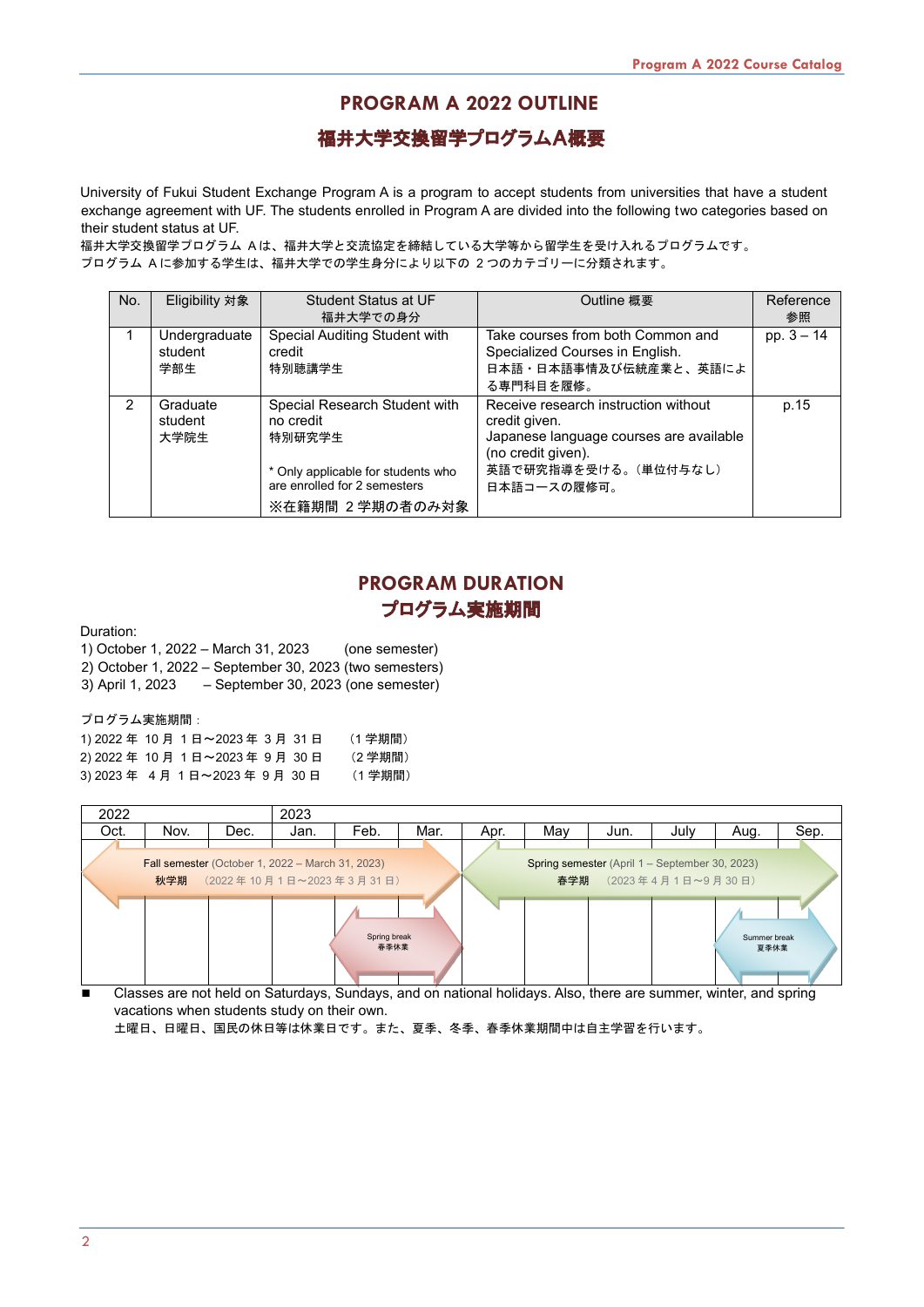# **GUIDANCE AND SUPPORT**  指導体制

◼ Each student will have an academic supervisor. These supervisors and instructors at the Language Center as well as International Center will give the students guidance on their college life. それぞれの学生に受入教員が付きます。受入教員と語学センター、国際センターの教員が、履修科目の選択指導を行います。

# **CURRICULUM FOR SPECIAL AUDITING STUDENT WITH CREDIT**  特別聴講学生向けカリキュラム

- ◼ Special Auditing Students with Credit take courses from both common and specialized course groups. Student's academic performance will be evaluated in each course. Credits will be given if he/she passes the course. 特別聴講学生は、共通科目群と専門科目群両方の科目を履修します。履修した科目ごとに成績評価が行われ、合格すると単位が認 定されます。
- Students must register 10-class hour worth of courses per semester to maintain the College Student visa status. 留学の在留資格を満たすため、各学期とも授業の聴講時間が合計 10 時間以上になるように科目を履修してください。
- Students may also take regular courses that are offered for degree students of the University of Fukui. Those courses are taught in Japanese language and a student needs to have a sufficient level of Japanese language proficiency. The credits earned by taking UF regular courses will be counted in the Specialized Course Group. 十分な日本語能力があれば、福井大学正規課程の学生向けに開講している日本語による科目を履修することもできます。この科目 で修得した単位は、専門科目の単位とすることができます。
- If a student's supervisor permits, credits of one or more courses in Common Course Group that the student earned beyond the below requirement may be counted in the culture and society (CS) field in the Specialized Course Group. 指導教員が認めた場合、修了要単位数を超えて修得した共通科目群の科目の単位を、文化・社会系の専門科目の単位とすることがで きます。

# **EVALUATION, CREDITS & CERTIFICATE**  成績評価・修了証書・単位認定

◼ For Special Auditing Students with Credit, academic transcripts will be issued and sent directly to the office in his/her home institution which is responsible for student exchange programs. The transcript will be issued in the middle of April for students who finish their study after fall semester, and in the middle of October for students who finish their study after spring semester.

特別聴講学生には単位修得証明書が発行され、留学期間が秋学期で終了する場合 4 月中旬に、留学期間が春学期で終了する場合 10 月中旬に在籍大学宛てに送付されます。

- ◼ For Special Auditing Students with Credit who have been enrolled for 2 semesters and earned the required number of credits or more according to the curriculum, A Certificate of Completion will also be issued for applicable students. Please see the table on Page 4 for the required number of credits for a Certificate of Completion 福井大学に 1 年間在学し、カリキュラムに準じて修了要件単位数以上修得した特別聴講学生には、交換留学プログラム(A コース) 修了証書が授与されます。修了証書発行に必要な単位数は 4 ページ目の表のとおりです。
- Students' home institution has responsibility for recognizing and transferring credits that students earn at UF. このプログラムで修得した単位の認定については、派遣元大学の判断に委ねられています。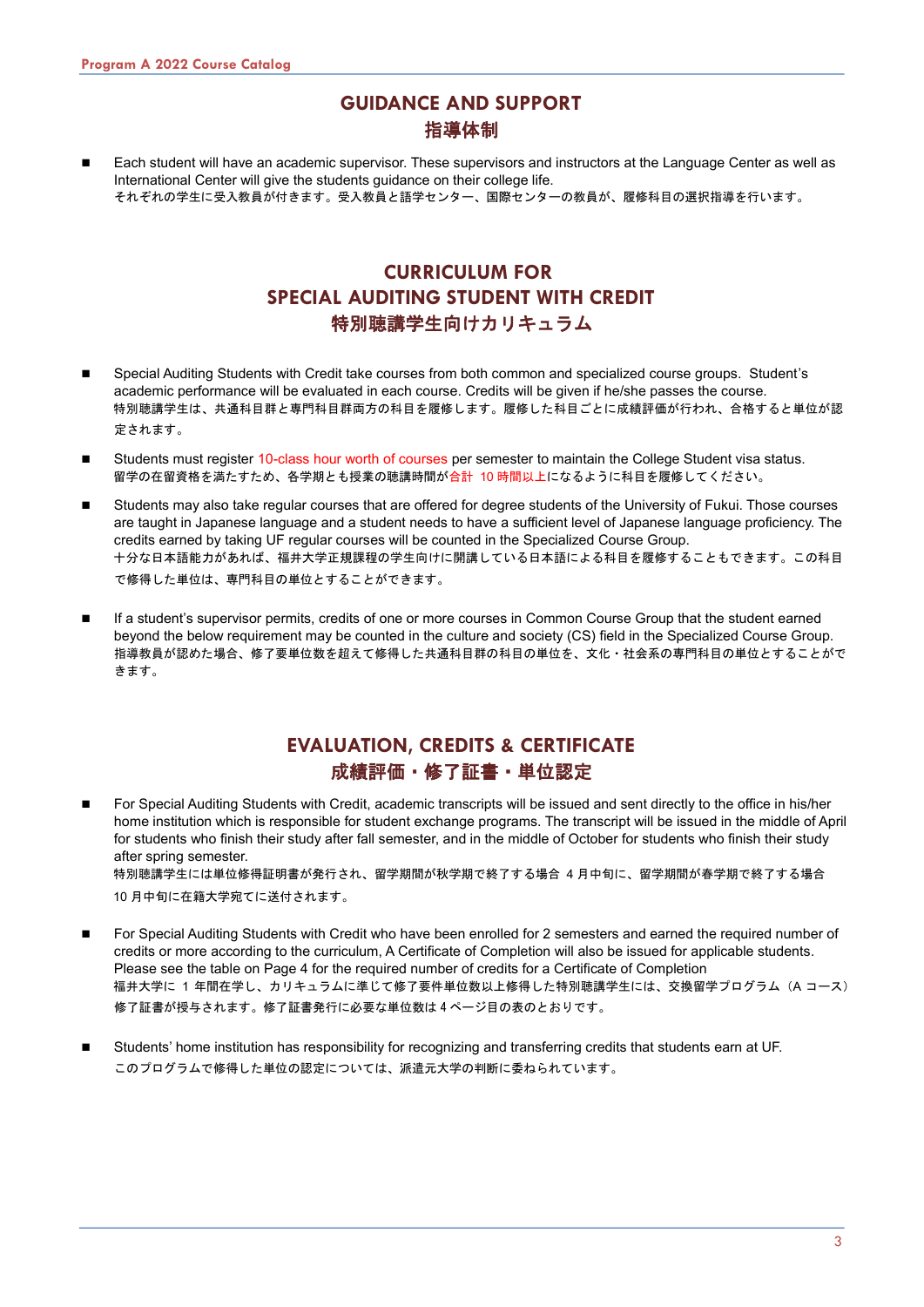#### **Curriculum for Certificate of Completion** 修了証書発行のための必要単位数

| Group<br>群                         | <b>Field 系</b>                                                                                | Number of courses<br>offered<br>科目数               | Credit for<br>each course<br>科目毎単位 | Required credit<br>修了要件単位数 | Reference<br>参照                                      |
|------------------------------------|-----------------------------------------------------------------------------------------------|---------------------------------------------------|------------------------------------|----------------------------|------------------------------------------------------|
| Common<br>Courses                  | JL: Japanese Language and<br>Japanese Affairs<br>日本語·日本事情                                     | 45                                                | 1, 2, or 4                         | 5                          | $PP. 5 - 7$                                          |
| (Offered in<br>Japanese)<br>共通科目   | <b>TI:</b> Traditional Industries<br>伝統産業                                                     | $\mathbf{1}$                                      | $\overline{2}$                     | $\overline{2}$             | P. 7                                                 |
| (日本語で開講)                           |                                                                                               | Subtotal: Common Course Group 共通科目群 小計            |                                    | $\overline{7}$             |                                                      |
|                                    | <b>CS:</b> Culture and Society<br>文化·社会                                                       | 3                                                 |                                    |                            | P. 8                                                 |
|                                    | <b>MSE:</b> Mechanical and System<br>Engineering<br>機械・システム工学                                 | 10                                                |                                    |                            | P. 9                                                 |
|                                    | <b>EEC:</b> Electrical, Electronic and<br><b>Computer Engineering</b><br>電気電子情報工学             | 10                                                | 1 or 2 or 8                        |                            | P. 10                                                |
| Specialized                        | <b>ACE:</b> Architecture and Civil<br>Engineering<br>建築・都市環境工学                                | 5                                                 |                                    |                            | P. 11                                                |
| Courses<br>(Offered in<br>English) | <b>MSB: Materials Science and</b><br>Biotechnology<br>物質·生命化学                                 | 9                                                 |                                    | 18                         | P. 12                                                |
| 専門科目 (英語で<br>開講)                   | <b>AP:</b> Applied Physics<br>応用物理                                                            | $\mathbf{1}$                                      |                                    |                            | P. 13                                                |
|                                    | Courses of School of Global and<br>Community Studies (offered in<br>English)<br>国際地域学部の英語開講科目 | 18                                                | $1$ or $2$                         |                            | P. 14                                                |
|                                    | Others (regular UF courses<br>offered in Japanese)<br>その他<br>(正規生向け日本語開講科目)                   | Refer to Syllabus<br>Search Page*1<br>シラバス検索ページ*1 | $\overline{2}$                     |                            | Refer to<br>Syllabus<br>Search<br>Page <sup>*1</sup> |
|                                    |                                                                                               | Subtotal: Specialized Course Group 専門科目群 小計       |                                    | 18                         |                                                      |
|                                    |                                                                                               |                                                   | Total 合計                           | 25                         |                                                      |

**\*1** Syllabus Search Page can be found at: [https://www.u-fukui.ac.jp/cont\\_life/academic/instruction/class\\_bunkyo/](https://www.u-fukui.ac.jp/cont_life/academic/instruction/class_bunkyo/) シラバス検索ページは、以下ウェブページをご参照ください。 [https://www.u-fukui.ac.jp/cont\\_life/academic/instruction/class\\_bunkyo/](https://www.u-fukui.ac.jp/cont_life/academic/instruction/class_bunkyo/)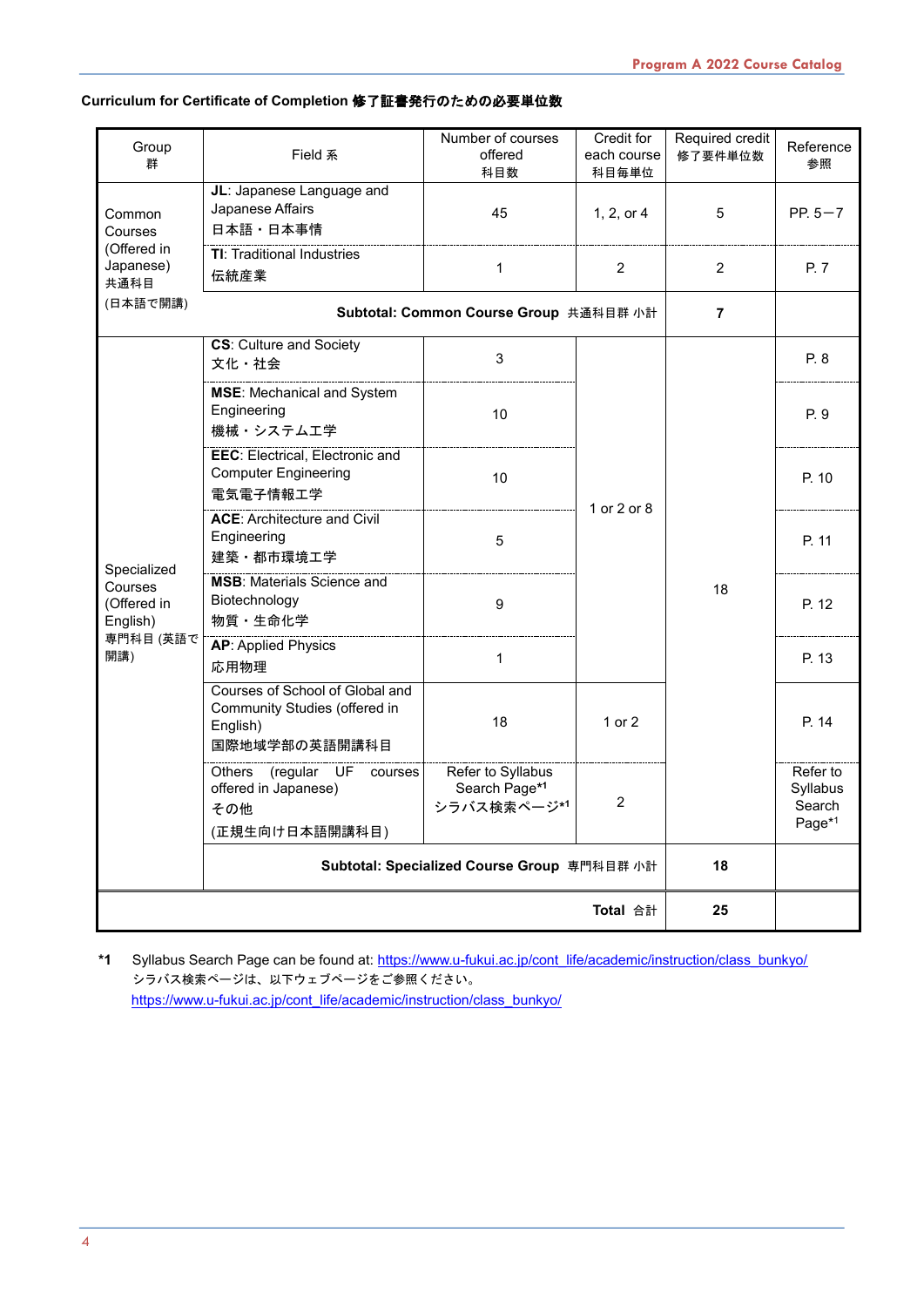# COMMON COURSE GROUP 共通科目群

■ There are 2 fields in this Group: Japanese Language and Japanese Affairs (JL) and Traditional Industries (TI). 共通科目群には、日本語・日本語事情(JL)と伝統産業 (TI)の 2 つの系があります。

## **1. JAPANESE LANGUAGE AND JAPANESE AFFAIRS (JL)**  日本語・日本事情系

#### **FALL SEMESTER (OCTOBER 2022 – MARCH 2023)** 秋学期(**2022** 年 **10** 月~**2023** 年 **3** 月)

| Level<br>レベル        | Course 科目                     | Required<br>Elective<br>選択必修科目 | Elective<br>選択科目   | Credits<br>単位 | Note 備考                        |
|---------------------|-------------------------------|--------------------------------|--------------------|---------------|--------------------------------|
|                     | Integrated Japanese 1<br>総合 1 | $O^*$                          |                    | 4             | 4 classes/week<br>週 4コマ        |
|                     | Japanese Reading 1<br>読む 1    |                                | $O^*$ <sub>3</sub> | $\mathbf{1}$  |                                |
| Japanese 1<br>日本語 1 | Japanese Speaking 1<br>話す 1   |                                | $O^*$ <sub>3</sub> | $\mathbf{1}$  |                                |
|                     | Japanese Writing 1<br>書く 1    |                                | $O^*$ <sub>3</sub> | 1             |                                |
|                     | Japanese Kanji 1<br>漢字 1      |                                | $O^*$ <sub>3</sub> | $\mathbf{1}$  |                                |
|                     | Integrated Japanese 2<br>総合 2 | $O^*$ <sub>2</sub>             |                    | 4             | 4 classes/week<br>週 4コマ        |
|                     | Japanese Reading 2<br>読む 2    |                                | $O^*$ <sub>3</sub> | $\mathbf{1}$  |                                |
| Japanese 2<br>日本語 2 | Japanese Speaking 2<br>話す 2   |                                | $O^*$ <sub>3</sub> | $\mathbf{1}$  |                                |
|                     | Japanese Writing 2<br>書く 2    |                                | $O^*$ <sub>3</sub> | $\mathbf{1}$  |                                |
|                     | Japanese Kanji 2<br>漢字 2      |                                | $O^*$ <sub>3</sub> | 1             |                                |
|                     | Integrated Japanese 3<br>総合 3 | $O^*$                          |                    | 4             | 4 classes/week<br>週 4コマ        |
| Japanese 3          | Japanese Reading 3<br>読む 3    |                                | $O^*$ <sub>3</sub> | 1             |                                |
| 日本語 3               | Japanese Speaking 3<br>話す 3   |                                | $O^*$ <sub>3</sub> | 1             |                                |
|                     | Japanese Writing 3<br>書く 3    |                                | $O^*$ <sub>3</sub> | $\mathbf{1}$  |                                |
| Japanese 4          | Japanese 4B<br>日本語 4B         |                                | $O^*$              | $\mathbf{1}$  | Conversation<br>会話             |
| 日本語 4               | Japanese 4D<br>日本語 4D         |                                | $O^*$              | 1             | Reading<br>読解                  |
| Japanese 5          | Japanese 5F<br>日本語 5F         |                                | $O^*_{2}$          | $\mathbf 1$   | Presentation<br>プレゼンテーション      |
| 日本語 5               | Japanese 5H<br>日本語 5H         |                                | $O^*_{2}$          | 1             | Reading & Composition<br>読解、作文 |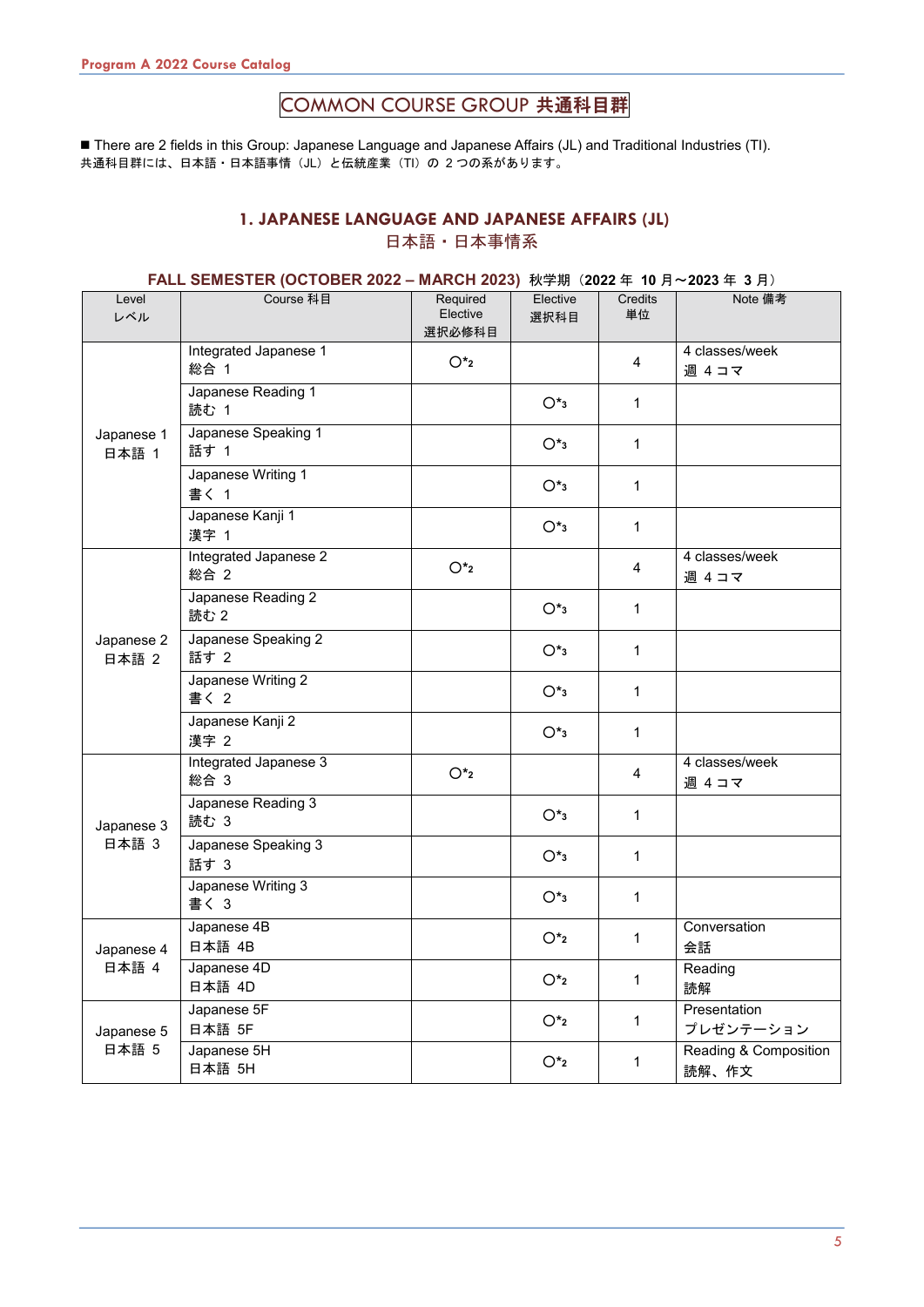|                          | Japanese Affairs                |  | $O^*$ 4 |               | Lectures in Japanese |
|--------------------------|---------------------------------|--|---------|---------------|----------------------|
|                          | 日本事情                            |  |         | $\mathcal{P}$ | 日本語による講義             |
|                          | Introduction to Intercultural   |  |         |               | Lectures in Japanese |
| Japanese 4               | Communication A                 |  | $O^*$ 4 | $\mathcal{P}$ | 日本語による講義             |
| 日本語 4                    | 異文化コミュニケーション入門 A                |  |         |               |                      |
| &<br>Japanese 5<br>日本語 5 | Applied Japanese 1              |  | $O_{4}$ |               | Lectures in Japanese |
|                          | 応用日本語 1                         |  |         | 2             | 日本語による講義             |
|                          | Japanese Literature for Foreign |  |         |               | Lectures in Japanese |
|                          | <b>Students</b>                 |  | $O^*$ 4 | $\mathcal{P}$ | 日本語による講義             |
|                          | 留学生のための日本文学                     |  |         |               |                      |
|                          | Japanese Culture                |  | $O_{4}$ |               | Lectures in Japanese |
|                          | 日本の文化                           |  |         | $\mathcal{P}$ | 日本語による講義             |
|                          |                                 |  |         |               |                      |

## **SPRING SEMESTER (APRIL – SEPTEMBER 2023)** 春学期(**2023** 年 **4** 月~**9** 月)

|                     | Course 科目                     | <b>Required Elective</b><br>選択必修科目 | Elective<br>選択科目   | Credits<br>単位           | Note 備考                       |
|---------------------|-------------------------------|------------------------------------|--------------------|-------------------------|-------------------------------|
|                     | Integrated Japanese 1<br>総合 1 | $O^*$                              |                    | 4                       | 4 classes/week<br>週 4コマ       |
|                     | Japanese Reading 1<br>読む 1    |                                    | $O^*$ <sub>3</sub> | $\mathbf{1}$            |                               |
| Japanese 1<br>日本語 1 | Japanese Speaking 1<br>話す 1   |                                    | $O^*$ <sub>3</sub> | $\mathbf{1}$            |                               |
|                     | Japanese Writing 1<br>書く 1    |                                    | $O^*$ <sub>3</sub> | $\mathbf{1}$            |                               |
|                     | Japanese Kanji 1<br>漢字 1      |                                    | $O^*$ <sub>3</sub> | $\mathbf{1}$            |                               |
|                     | Integrated Japanese 2<br>総合 2 | $O^*$                              |                    | $\overline{\mathbf{4}}$ | 4 classes/week<br>週 4コマ       |
|                     | Japanese Reading 2<br>読む 2    |                                    | $O^*$ <sub>3</sub> | $\mathbf{1}$            |                               |
| Japanese 2<br>日本語 2 | Japanese Speaking 2<br>話す 2   |                                    | $O^*$ <sub>3</sub> | $\mathbf{1}$            |                               |
|                     | Japanese Writing 2<br>書く 2    |                                    | $O^*$ <sub>3</sub> | $\mathbf{1}$            |                               |
|                     | Japanese Kanji 2<br>漢字 2      |                                    | $O^*$ <sub>3</sub> | $\mathbf{1}$            |                               |
|                     | Integrated Japanese 3<br>総合 3 | $O^*$                              |                    | $\overline{\mathbf{4}}$ | 4 classes/week<br>週 4コマ       |
| Japanese 3          | Japanese Reading 3<br>読む 3    |                                    | $O^*$ <sub>3</sub> | $\mathbf{1}$            |                               |
| 日本語 3               | Japanese Speaking 3<br>話す3    |                                    | $O^*$ <sub>3</sub> | $\mathbf{1}$            |                               |
|                     | Japanese Writing 3<br>書く 3    |                                    | $O^*$ <sub>3</sub> | $\mathbf{1}$            |                               |
| Japanese 4<br>日本語 4 | Japanese 4A<br>日本語 4A         |                                    | $O^*$ <sub>2</sub> | $\mathbf{1}$            | Conversation<br>会話            |
|                     | Japanese 4C<br>日本語 4C         |                                    | $O^*$ <sub>2</sub> | $\mathbf{1}$            | Report writing<br>レポート        |
| Japanese 5<br>日本語 5 | Japanese 5E<br>日本語 5E         |                                    | $O^*$              | 1                       | <b>Discussion</b><br>ディスカッション |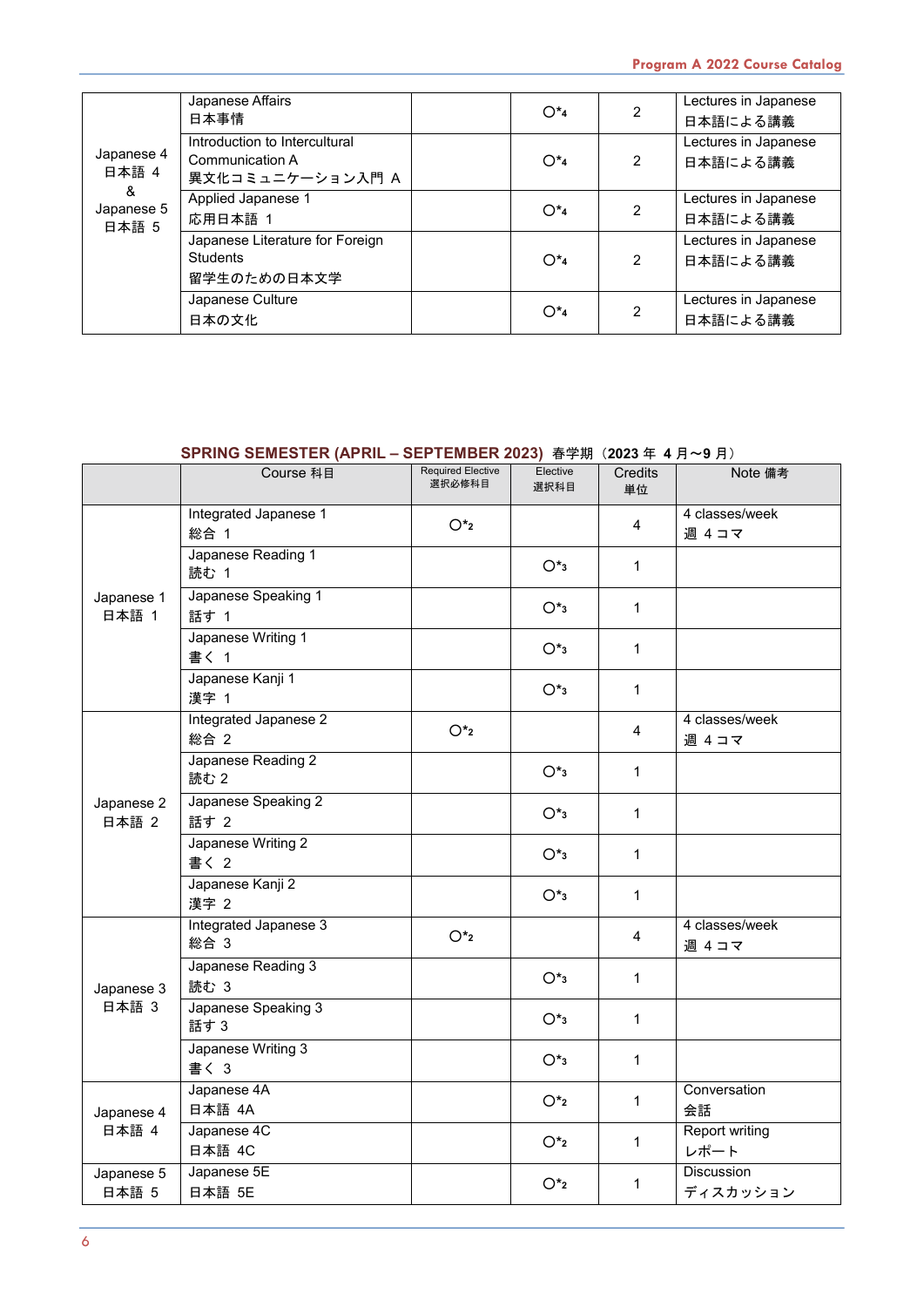|                          | Japanese 5G<br>日本語 5G                                                        | $O^*$   |                | Reading<br>読解                    |
|--------------------------|------------------------------------------------------------------------------|---------|----------------|----------------------------------|
|                          | Japanese Affairs<br>日本事情                                                     | $O_{4}$ | $\overline{2}$ | Lectures in Japanese<br>日本語による講義 |
| Japanese 4               | Multiculturalism in Japan -<br>Practices and Challenges - A<br>多文化共生の取組と課題 A | $O_{4}$ | $\mathfrak{p}$ | Lectures in Japanese<br>日本語による講義 |
| 日本語 4<br>&<br>Japanese 5 | Japanese Culture<br>日本の文化                                                    | $O^*$ 4 | $\overline{2}$ | Lectures in Japanese<br>日本語による講義 |
| 日本語 5                    | Applied Japanese 2<br>応用日本語 2                                                | $O_{4}$ | $\overline{2}$ | Lectures in Japanese<br>日本語による講義 |
|                          | Japanese Literature for Foreign<br><b>Students</b><br>留学生のための日本文学            | $O_{4}$ | 2              | Lectures in Japanese<br>日本語による講義 |

- **\*2** At the beginning of the program, students will take a placement test. According to the score, they will be placed in one of the five levels of Japanese Class: Japanese 1, Japanese 2, Japanese 3, Japanese 4, or Japanese 5. Students who are placed in Japanese 1, Japanese 2 or Japanese 3 are required to take Integrated Japanese courses. Students in either Japanese 4 or Japanese 5 can choose to take above Japanese classes but it is not mandatory. 入学時に行うプレースメントテストの結果でクラスのレベル(日本語 1・2・3・4・5)が決定されます。日本語1・2・3 の学生は、 日本語科目の「総合」は必修科目となります。日本語4・5の学生は、日本語クラスの履修は自由選択となります。
- **\*3** Students who take Japanese 1, Japanese 2 or Japanese 3 may take one or more of the following courses: Japanese Reading, Japanese Speaking, Japanese Writing, or Japanese Kanji. 日本語 1、日本語 2、日本語 3 に配属された学生は、「読む」、「話す」、「書く」、「漢字」の中から、追加の科目を選択して履修する ことができます。
- **\*4** Students in either Japanese 4 or Japanese 5 may choose some additional courses from Japanese Affairs, Introduction to Intercultural Communication A, Multiculturalism in Japan – Practices and Challenges - A, Japanese Culture, Applied Japanese 1 & 2, and Japanese Literature for Foreign Students. 日本語 4 または日本語 5 に配属された人は、「日本事情」、「異文化コミュニケーション入門 A」、「多文化共生の取り組みと課題 A」、
	- 「日本の文化」、「応用日本語 1・2」、「留学生のための日本文学」の中から、追加の科目を履修できます。

## **2. TRADITIONAL INDUSTRIES (TI)**  伝統産業系

#### **FALL SEMESTER (OCTOBER 2022 – MARCH 2023)** 秋学期(**2022** 年 **10** 月~**2023** 年 **3** 月)

| Course 科目                                      | Credits<br>単位 | Note 備考                 |
|------------------------------------------------|---------------|-------------------------|
| Traditional Industries* <sup>5</sup><br>伝統産業*5 | 2             | Required course<br>必修科目 |

#### **SPRING SEMESTER (APRIL – SEPTEMBER 2023)** 春学期(**2023** 年 **4** 月~**9** 月)

| Course 科目                          | Credits<br>単位 | Note 備考                 |
|------------------------------------|---------------|-------------------------|
| Traditional Industries*5<br>伝統産業*5 | 2             | Required course<br>必修科目 |

**\*5** Traditional Industries is an intensive field-trip course offered both in Fall and Spring semesters. October-admission students are required to take this course in Fall semester, and April-admission students in Spring semester. Since the class includes field trips, the content of the course may change depending on the situation of COVID-19. 伝統産業は福井県内の伝統工芸等の体験施設を訪問する集中コースです。10 月入学生は秋学期、4 月入学生は春学期の必須科目 です。コロナウィルスの感染状況によっては、授業の内容に変更のある可能性があります。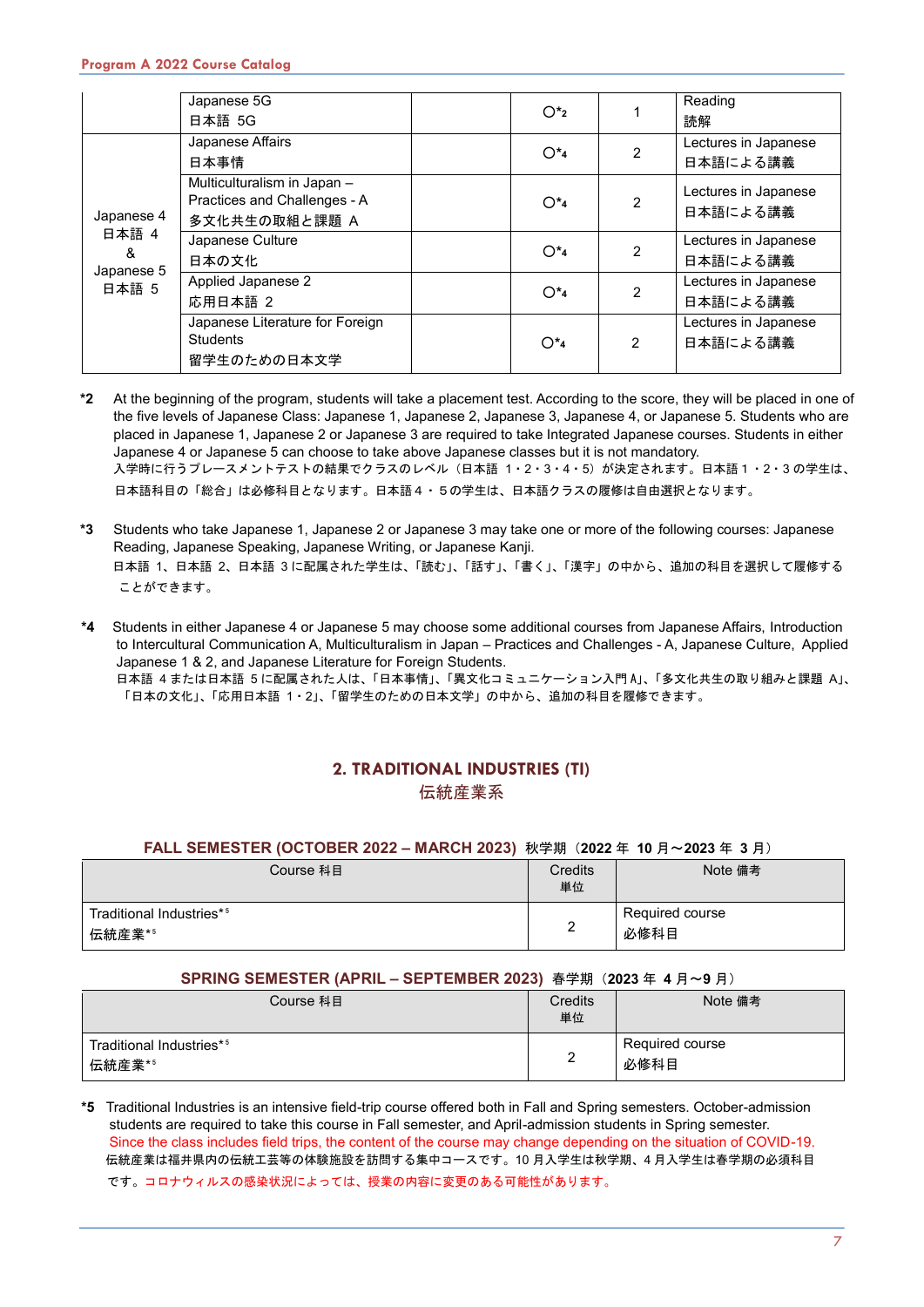## SPECIALIZED COURSE GROUP 専門科目群

There are 6 fields in the Specialized Course Group. Students may take courses not only related to their major, but also in other fields. Before registering for courses, students are required to get approval from each student's supervisor. 専門科目群には、6 系あります。系を越えて選択することも可能です。履修登録の前に、各学生の指導教員から承認を得る必要があり ます。

## **1. CULTURE AND SOCIETY (CS)**  文化・社会系

If a student's supervisor permits, credits of one or more courses in Common Course Group that the student earned beyond the requirement may be counted in the culture and society (CS) field in the Specialized Course Group. 指導教員が認めた場合、修了要件単位数を超えて修得した共通科目群の科目の単位を、文化・社会系の専門科目の単位とすることができ ます。

#### **FALL SEMESTER (OCTOBER 2022 – MARCH 2023)** 秋学期(**2022** 年 **10** 月~**2023** 年 **3** 月)

| Course 科目                                          | Credits<br>単位 | Instructor 担当教員 |
|----------------------------------------------------|---------------|-----------------|
| <b>British and American Literature II</b><br>英米文学Ⅱ | 2             | JONES Dylan     |

#### **SPRING SEMESTER (APRIL – SEPTEMBER 2023)** 春学期(**2023** 年 **4** 月~**9** 月)

| Course 科目                                          | Credits<br>単位  | Instructor 担当教員               |
|----------------------------------------------------|----------------|-------------------------------|
| <b>British and American Literature I</b><br>英米文学 I | $\overline{2}$ | <b>JONES Dylan</b>            |
| Literature of English<br>英語文学                      | 2              | <b>HONDA Atsuko</b><br>本田 安都子 |

#### **YEAR-ROUND COURSE (OCTOBER 2022 – SEPTEMBER 2023)** 通年科目(**2022** 年 **10** 月~**2023** 年 **9** 月)

| Special Research on CS area <sup>*6</sup> |         | Supervisor |
|-------------------------------------------|---------|------------|
| .糸課題研究*6<br>文化<br>74 AS V.                | credits | 指導教員<br>助言 |

**\*6** Special Research is a year-round course starts only from October for students who will conduct research under the guidance of their supervisor and write an academic paper, such as a graduation thesis, to be submitted to their home institutions. The topic of the research is decided based on their Plan for Research in. 課題研究は 10 月からのみ開始される 1 年間の通年科目で、本学指導教員の指導のもと研究を実施し、派遣元の大学に提出する卒 業論文等を作成する学生のみ履修できます。研究分野や内容は、応募書類の「Plan for Research」をもとに決定されます。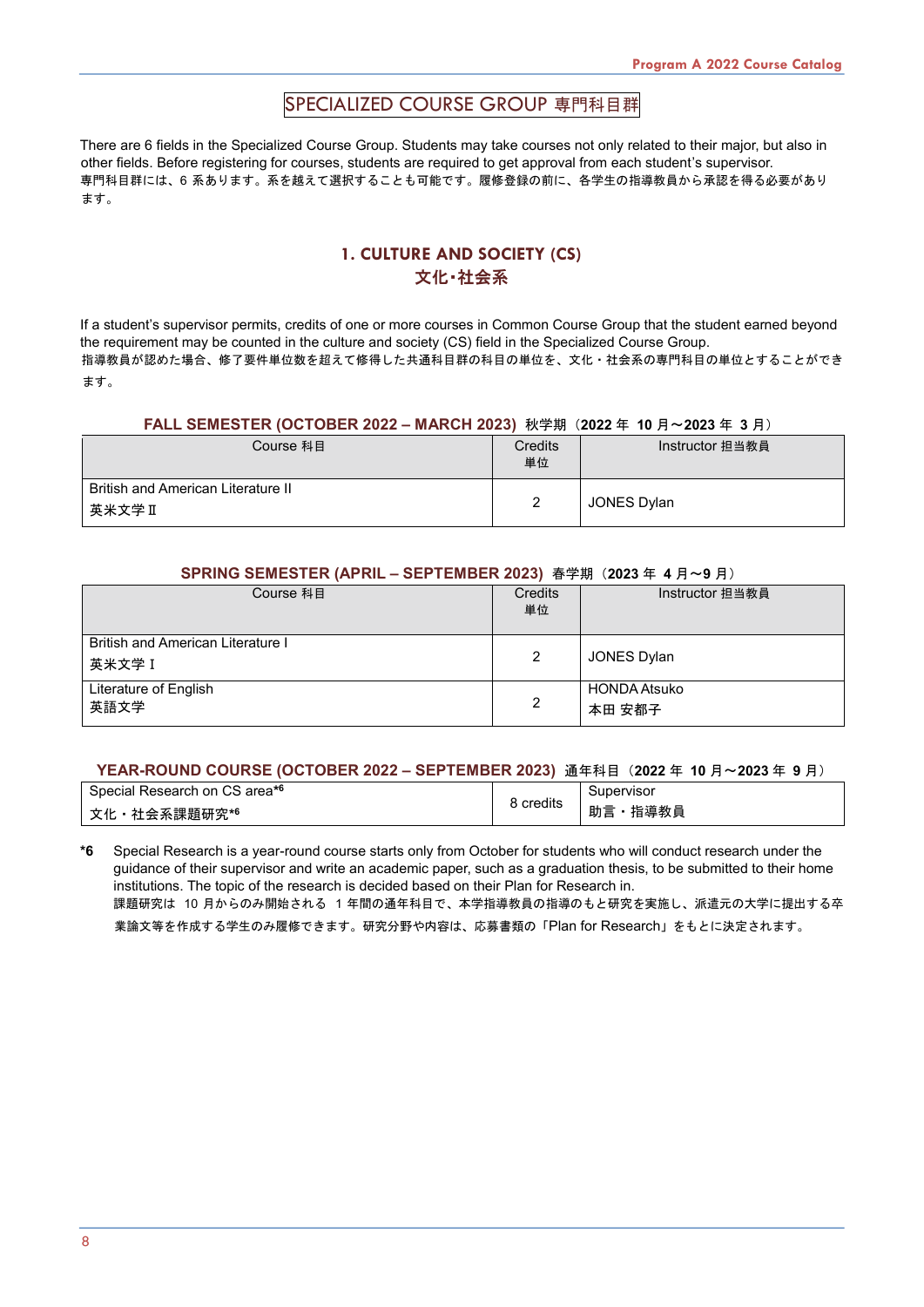## **2. MECHANICAL AND SYSTEM ENGINEERING (MSE)**  機械・システム工学系

| I ALL OLINLOTLIN (OOTODLIN 2022 - MAROIT 2020) $\frac{1}{4}$ $\frac{1}{4}$ $\frac{1}{3}$ $\frac{1}{4}$ $\frac{1}{2}$ $\frac{1}{4}$ $\frac{1}{2}$ |               |                                                                                                                                  |
|--------------------------------------------------------------------------------------------------------------------------------------------------|---------------|----------------------------------------------------------------------------------------------------------------------------------|
| Course 科目                                                                                                                                        | Credits 単位    | Instructor 担当教員                                                                                                                  |
|                                                                                                                                                  |               |                                                                                                                                  |
| Dynamics, Systems Engineering and Mechatronics<br>機械力学、システム工学及びメカトロニクス                                                                           | 2             | ITO Shingo,<br>KURATANI Fumiyasu,<br>KAWAI Masayuki,<br>YAMADA Yasuhiro,<br>YOSHIDA Tatsuya<br>伊藤 慎吾、鞍谷 文保、川井 昌之、<br>山田 泰弘、吉田 達哉 |
| Engineering Material Processing and Design<br>材料加工及び設計工学                                                                                         | $\mathcal{P}$ | OTSU Masaaki,<br>OKADA Masato,<br><b>HIYOSHI Noritake.</b><br>HONDA Tomomi.<br>LEI Xiao-Wen<br>大津 雅亮、岡田 将人、旭吉 雅健、<br>本田 知己、雷 霄雯  |
| Science on Form<br>形の科学                                                                                                                          | 2             | TAKADA Hiroki<br>髙田 宗樹                                                                                                           |
| Introduction to Nuclear Engineering I (Principles)<br>原子カエ学概論 I (基礎)                                                                             | 2             | All instructors in<br>Nuclear Safety Engineering course<br>N コース全教員                                                              |

### **FALL SEMESTER (OCTOBER 2022 – MARCH 2023)** 秋学期(**2022** 年 **10** 月~**2023** 年 **3** 月)

#### **SPRING SEMESTER (APRIL – SEPTEMBER 2023)** 春学期(**2023** 年 **4** 月~**9** 月)

| Course 科目                                                                           | Credits 単位     | Instructor 担当教員                                                                                                                 |
|-------------------------------------------------------------------------------------|----------------|---------------------------------------------------------------------------------------------------------------------------------|
| Thermal and Fluid Engineering<br>熱流体工学                                              | $\overline{2}$ | OHTA Takashi.<br>TANAKA Futoshi,<br>DANG Chaobin.<br>NAGAI Niro,<br><b>FUKUSHIMA Akinori</b><br>太田 貴士、田中 太、党 超鋲、<br>永井 二郎、福島 啓悟 |
| <b>Control Engineering</b><br>制御工学                                                  | 2              | NANIWA Tomohide<br>浪花 智英                                                                                                        |
| <b>Advanced C Programming Exercise</b><br>計算機言語演習                                   | 2              | OGOSHI Yasuhiro<br>小越 康宏                                                                                                        |
| Introduction to Nuclear Engineering II (Application and Safety)<br>原子力工学概論Ⅱ(応用と安全性) | 2              | All instructors in Nuclear Safety<br>Engineering course<br>N コース全教員                                                             |

#### **YEAR-ROUND COURSE (OCTOBER 2022 – SEPTEMBER 2023)** 通年科目(**2022** 年 **10** 月~**2023** 年 **9** 月)

| Special Research on MSE field* <sup>6</sup> |         | Supervisor |
|---------------------------------------------|---------|------------|
| 工学系課題研究*6<br>機械・システム                        | credits | 指導教員<br>助言 |

**\*6** Special Research is a year-round course starts only from October for students who will conduct research under the guidance of their supervisor and write an academic paper, such as a graduation thesis, to be submitted to their home institutions. The topic of the research is decided based on their Plan for Research. 課題研究は 10 月からのみ開始される 1 年間の通年科目で、本学指導教員の指導のもと研究を実施し、派遣元の大学に提出する卒 業論文等を作成する学生のみ履修できます。研究分野や内容は、応募書類の「Plan for Research」をもとに決定されます。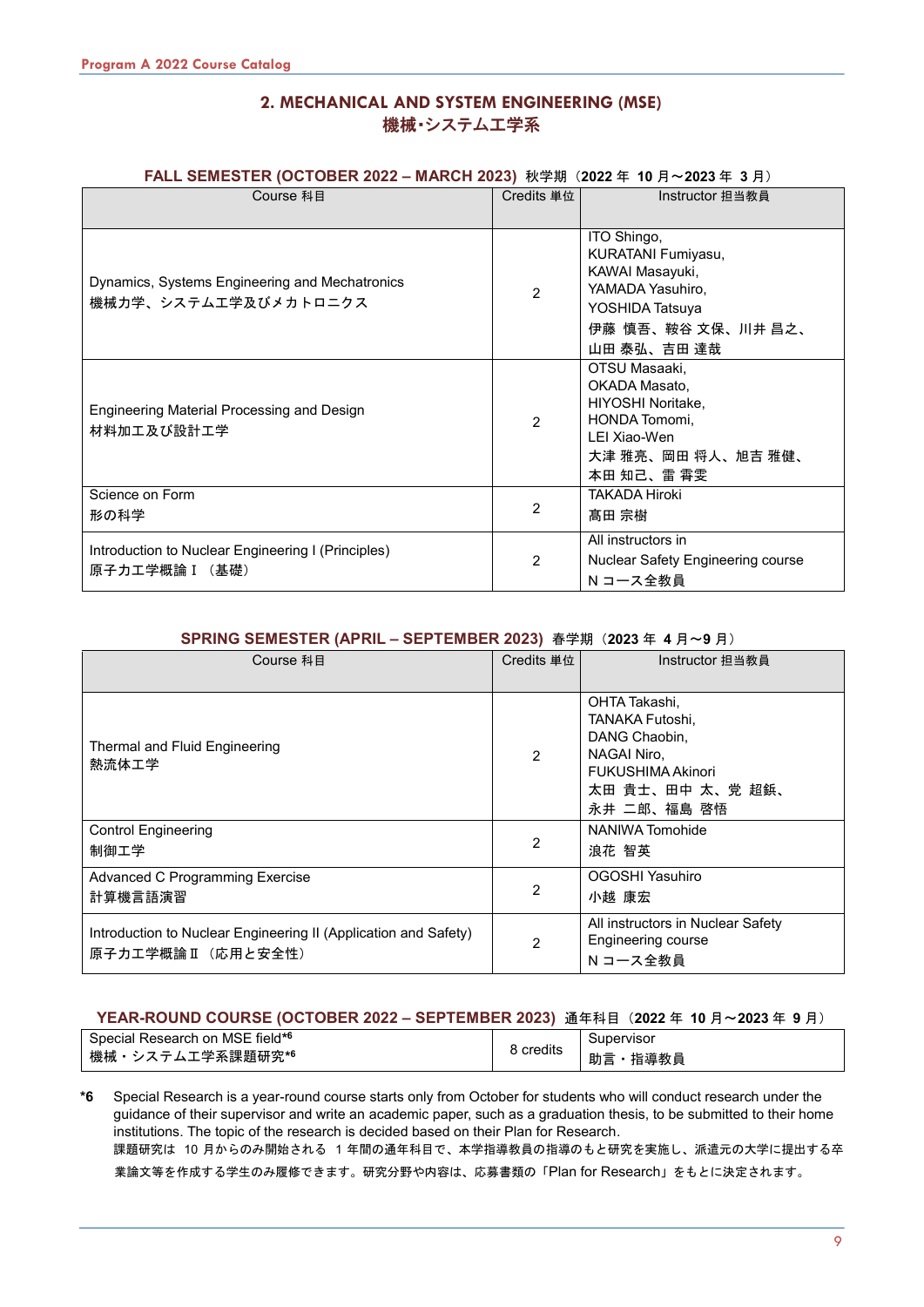## **3. ELECTRICAL, ELECTRONICS AND COMPUTER ENGINEERING (EEC)** 電気電子情報工学系

#### **FALL SEMESTER (OCTOBER 2022 – MARCH 2023)** 秋学期(**2022** 年 **10** 月~**2023** 年 **3** 月)

| Course 科目                                     | Credits<br>単位  | Instructor 担当教員                                            |
|-----------------------------------------------|----------------|------------------------------------------------------------|
| Introduction to Cryptology<br>暗号学入門           | 2              | <b>HIROSE Shoichi</b><br>廣瀬 勝一                             |
| <b>Vector Analysis</b><br>ベクトル解析              | 2              | <b>HASHIMOTO Akihiro</b><br>橋本 明弘                          |
| Image Processing<br>画像処理                      | $\overline{c}$ | TOKAI Shogo, ZHANG Chao<br>東海 彰吾、張潮                        |
| Mathematics in Communications<br>通信における数学     | $\mathfrak{p}$ | FUJIMOTO Mitoshi.<br><b>TACHIBANA Takuji</b><br>藤元 美俊、橘 拓至 |
| <b>Numerical Linear Computation</b><br>数値線形計算 | 2              | Mori Shin-ichiro.<br>Hirota Yusuke<br>森 眞一郎、廣田 悠輔          |

#### **SPRING SEMESTER (APRIL – SEPTEMBER 2023)** 春学期(**2023** 年 **4** 月~**9** 月)

| Course 科目                                     | Credits<br>単位  | Instructor 担当教員                                                  |
|-----------------------------------------------|----------------|------------------------------------------------------------------|
| <b>Condensed Matter Physics</b><br>固体物理学      | $\overline{c}$ | YAMAMOTO Kohji<br>山本 晃司                                          |
| <b>Neural Network</b><br>ニューラルネットワーク          | 2              | <b>WANG RongLong</b><br>王 栄龍                                     |
| Signal Processing<br>信号処理                     | 2              | <b>SAKAGUCHI Fuminori</b><br>坂口 文則                               |
| <b>Analog Electronic Circuits</b><br>アナログ電子回路 | $\overline{2}$ | <b>MORO Selichiro</b><br>茂呂 征一郎                                  |
| Image Processing<br>画像処理                      | $\overline{2}$ | TOKAI Shogo, ZHANG Chao<br>東海 彰吾、張 潮                             |
| Data Science<br>データサイエンス                      | 2              | HASEGAWA Tatsuhito,<br><b>WATASHIBA Yasuhiro</b><br>長谷川 達人、渡場 康弘 |

#### **YEAR-ROUND COURSE (OCTOBER 2022 – SEPTEMBER 2023)** 通年科目(**2022** 年 **10** 月~**2023** 年 **9** 月)

| ___<br>____<br>____<br>__                   |         | .<br>.     |
|---------------------------------------------|---------|------------|
| Special Research on EEC field* <sup>6</sup> |         | Supervisor |
| └学系課題研究*6<br>- 電気電子情報工                      | credits | 助言<br>指導教員 |

**\*6** Special Research is a year-round course starts only from October for students who will conduct research under the guidance of their supervisor and write an academic paper, such as a graduation thesis, to be submitted to their home institutions. The topic of the research is decided based on their Plan for Research. 課題研究は 10 月からのみ開始される 1 年間の通年科目で、本学指導教員の指導のもと研究を実施し、派遣元の大学に提出する卒 業論文等を作成する学生のみ履修できます。研究分野や内容は、応募書類の「Plan for Research」をもとに決定されます。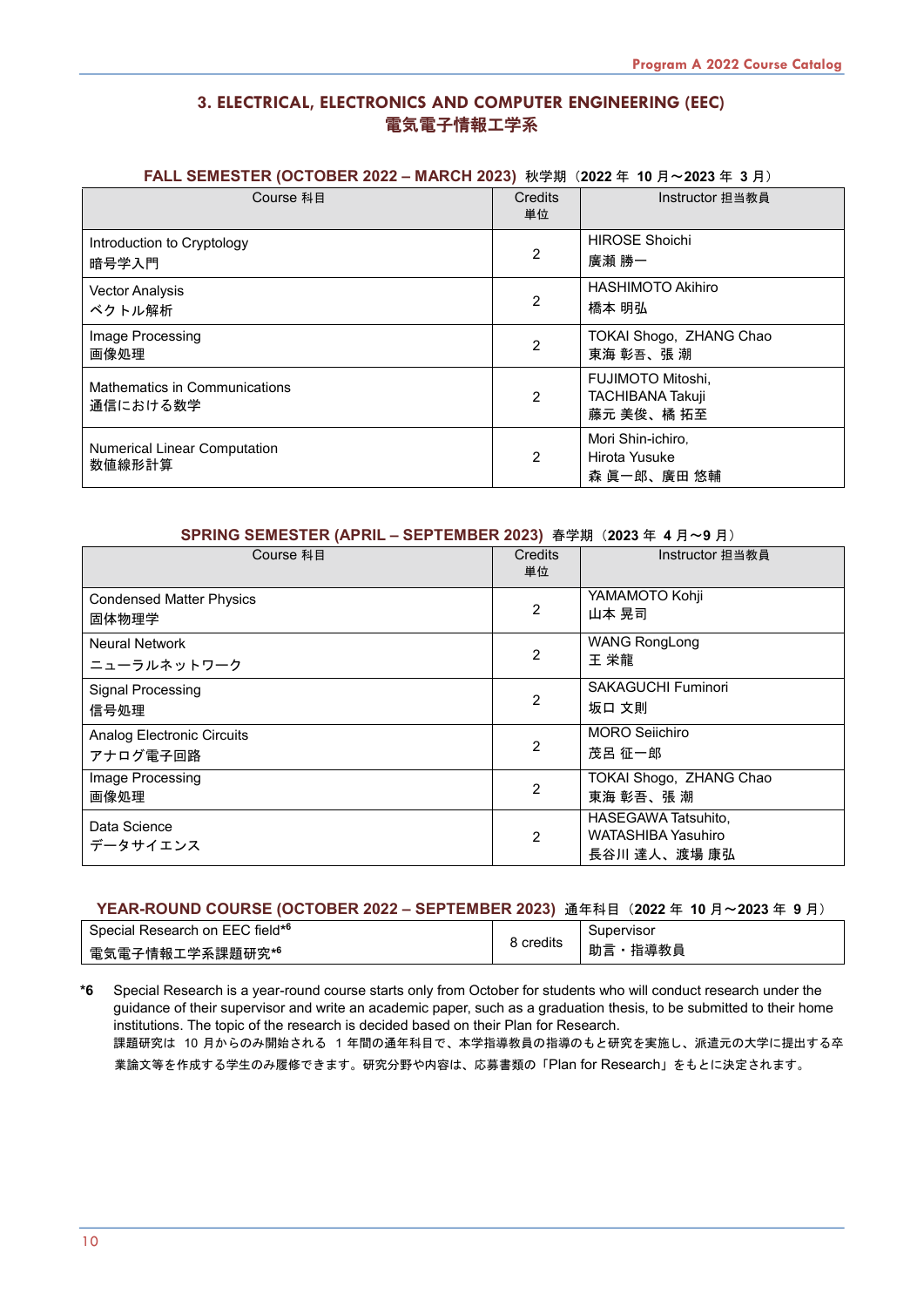## **4. ARCHITECTURE AND CIVIL ENGINEERING (ACE)**  建築・都市環境工学系

#### **FALL SEMESTER (OCTOBER 2022 – MARCH 2023)** 秋学期(**2022** 年 **10** 月~**2023** 年 **3** 月)

| Course 科目                                                                       | Credits<br>単位 | Instructor 担当教員                                                                                       |
|---------------------------------------------------------------------------------|---------------|-------------------------------------------------------------------------------------------------------|
| Mechanics of Building Structures and Exercise<br>建築構造力学及び演習                     | 2             | <b>INOUE Keiichi, ISO Masato,</b><br><b>ISHIKAWA Koichiro</b><br>井上 圭一、磯 雅人、石川 浩一郎                    |
| Data Analysis and Application in Architecture and Civil<br>Engineering<br>建設数理学 | 2             | SUZUKI Keigo<br>鈴木 啓悟                                                                                 |
| Introduction to Regional and City Planning<br>地域都市計画概論                          | 2             | ASANO Shuhei, NOJIMA Shinji,<br>KAWAMOTO Yoshimi.<br>KIKUCHI Yoshinobu<br>浅野 周平、野嶋 慎二、<br>川本 義海、菊地 吉信 |

#### **SPRING SEMESTER (APRIL – SEPTEMBER 2023)** 春学期(**2023** 年 **4** 月~**9** 月)

| Course 科目                                                                                               | Credits<br>単位 | Instructor 担当教員                                                                                                          |
|---------------------------------------------------------------------------------------------------------|---------------|--------------------------------------------------------------------------------------------------------------------------|
| Introduction to Architectural Planning, Design and<br><b>Environmental Engineering</b><br>建築計画設計・環境工学概論 | 2             | AKASHI Yukio, HARADA Yoko,<br>NISHIMOTO Masato.<br>MOMOI Yoshihisa, YAMADA Takeharu<br>明石 行生、原田 陽子、西本 雅人、<br>桃井 良尚、山田 岳晴 |

#### **YEAR-ROUND COURSE (OCTOBER 2022 – SEPTEMBER 2023)** 通年科目(**2022** 年 **10** 月~**2023** 年 **9** 月)

| Special Research on ACE field* <sup>6</sup> |           | Supervisor |
|---------------------------------------------|-----------|------------|
| 建築<br>都市環境工学系課題研究*6                         | 8 credits | 助言<br>指導教員 |

**\*6** Special Research is a year-round course starts only from October for students who will conduct research under the guidance of their supervisor and write an academic paper, such as a graduation thesis, to be submitted to their home institutions. The topic of the research is decided based on their Plan for Research.

課題研究は 10 月からのみ開始される 1 年間の通年科目で、本学指導教員の指導のもと研究を実施し、派遣元の大学に提出する卒 業論文等を作成する学生のみ履修できます。研究分野や内容は、応募書類の「Plan for Research」をもとに決定されます。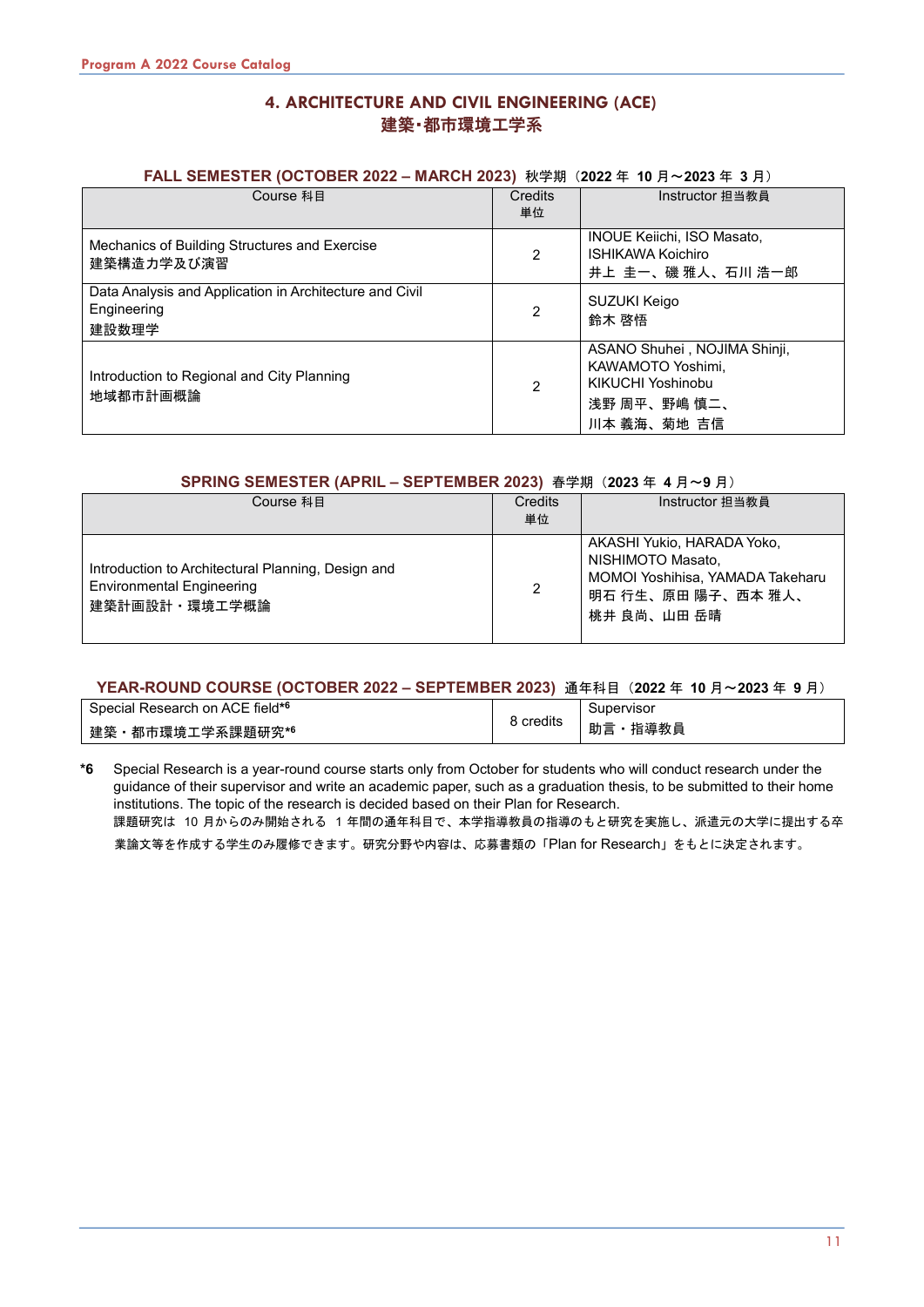## **5. MATERIALS SCIENCE AND BIOTECHNOLOGY (MSB)**  物質・生命化学系

#### **FALL SEMESTER (OCTOBER 2022 – MARCH 2023)** 秋学期(**2022** 年 **10** 月~**2023** 年 **3** 月)

| Course 科目                                                            | Credits<br>単位 | Instructor 担当教員                                |
|----------------------------------------------------------------------|---------------|------------------------------------------------|
| Inorganic Materials Chemistry<br>無機材料化学                              | 2             | KIM Jae-Ho<br>金 在虎                             |
| Kinetics of Radical Polymerization in Dispersed Media<br>分散系ラジカル重合機構 | 2             | SUZUKI Kiyoshi<br>鈴木 清                         |
| Introduction to Polymer Reaction Engineering<br>高分子反応工学入門            | 2             | <b>TOBITA Hidetaka</b><br>飛田 英孝                |
| <b>Polymer Structure</b><br>高分子構造                                    | 2             | SASAKI Takashi<br>佐々木 降                        |
| Fiber and Polymer Processing<br>繊維・高分子加工論                            | 2             | HISADA Kenji, HIROGAKI Kazumasa<br>久田 研次、廣垣 和正 |

#### **SPRING SEMESTER (APRIL – SEPTEMBER 2023)** 春学期(**2023** 年 **4** 月~**9** 月)

| Course 科目                                            | Credits<br>単位  | Instructor 担当教員                                                                                    |
|------------------------------------------------------|----------------|----------------------------------------------------------------------------------------------------|
| Organic & Polymer Science<br>有機・高分子科学                | $\overline{2}$ | MAEDA Yasushi, TAKAHASHI Ichiro,<br>YOSHIMI Yasuharu, SUGIHARA Shinji<br>前田 寧、髙橋 一朗<br>吉見 泰治、杉原 伸治 |
| Biotechnology<br>生物工学                                | $\overline{2}$ | SAKURAI Akihiko, TERADA Satoshi,<br>SATOMURA Takenori<br>櫻井 明彦、寺田 聡<br>里村 武範                       |
| Molecular and Cellular Biology<br>分子細胞生物学            | $\overline{2}$ | OKI Masaya, KONISHI Yoshiyuki<br>沖 昌也、小西 慶幸                                                        |
| Advanced Analytical Chemistry in Biology<br>生物分析化学特論 | 2              | TAKAHASHI Toru, FUJITA Satoshi,<br>SUZUKI Yu<br>高橋 透、藤田 聡、鈴木 悠                                     |

#### **YEAR-ROUND COURSE (OCTOBER 2022 – SEPTEMBER 2023)** 通年科目(**2022** 年 **10** 月~**2023** 年 **9** 月)

| l Research on MSB field* <sup>6</sup><br>Special |         | Supervisor |
|--------------------------------------------------|---------|------------|
| 物質<br>生命化学系課題研究*6                                | credits | 指導教員<br>助言 |

**\*6** Special Research is a year-round course starts only from October for students who will conduct research under the guidance of their supervisor and write an academic paper, such as a graduation thesis, to be submitted to their home institutions. The topic of the research is decided based on their Plan for Research. 課題研究は 10 月からのみ開始される 1 年間の通年科目で、本学指導教員の指導のもと研究を実施し、派遣元の大学に提出する卒 業論文等を作成する学生のみ履修できます。研究分野や内容は、応募書類の「Plan for Research」をもとに決定されます。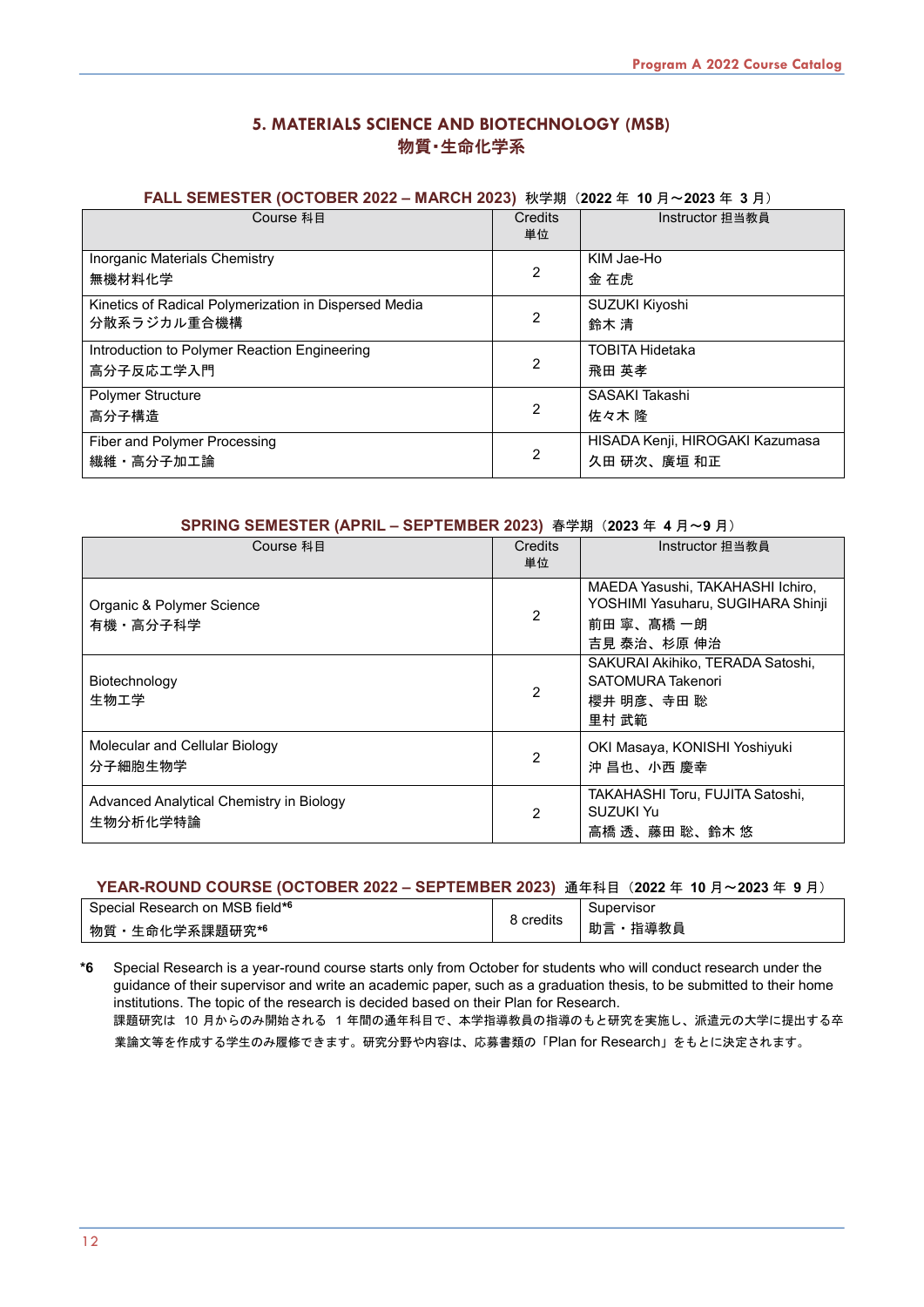## **6. APPLIED PHYSICS (AP)**  応用物理系

#### **FALL SEMESTER (October 2022 – March 2023)** 秋学期(**2022** 年 **10** 月~**2023** 年 **3** 月)

| Course                                                                                              | Credits        | Instructor                                                                                                                                                                          |
|-----------------------------------------------------------------------------------------------------|----------------|-------------------------------------------------------------------------------------------------------------------------------------------------------------------------------------|
| 科目                                                                                                  | 単位             | 担当教員                                                                                                                                                                                |
| Introduction to Applied Physics I<br>(Mathematical and Theoretical Physics)<br>応用物理概論 I (数理 · 理論分野) | $\overline{2}$ | KOGA Yoshiyuki,<br>MATSUMOTO Takuya,<br>TAJIMA Naoki.<br>SATO Yuji,<br>OGAWA Izumi,<br>TAMAI Yoshinori,<br>KOISHI Takahiro<br>古閑 義之, 松本 拓也,<br>田嶋 直樹, 佐藤 勇二,<br>小川泉, 玉井良則,<br>古石 貴裕 |

#### **SPRING SEMESTER (APRIL – SEPTEMBER 2023)** 春学期(**2023** 年 **4** 月~**9** 月)

| Course 科目                                                 | Credits        | Instructor 担当教員             |
|-----------------------------------------------------------|----------------|-----------------------------|
|                                                           | 単位             |                             |
|                                                           |                |                             |
|                                                           |                | ASANO Takayuki,             |
|                                                           |                | KUMAKURA Mitsutaka.         |
|                                                           |                | MORIYASU Tsuyoshi,          |
|                                                           |                | NISHIUMI Toyohiko,          |
|                                                           |                | <b>TATEMATSU Yoshinori.</b> |
| Introduction to Applied Physics II (Experimental Physics) | $\mathfrak{p}$ | MITSUDO Seitarou.           |
| 応用物理概論 II (実験分野)                                          |                | <b>TANI Masahiko</b>        |
|                                                           |                | 浅野 貴行,熊倉 光孝,                |
|                                                           |                | 守安 毅,西海 豊彦,                 |
|                                                           |                | 立松 芳典, 光藤 誠太郎,              |
|                                                           |                | 谷 正彦                        |

#### **Year-round course (October 2022 – September 2023)** 通年科目(**2022** 年 **10** 月~**2023** 年 **9** 月)

|                                                  | .            | _____<br>______           |
|--------------------------------------------------|--------------|---------------------------|
| on AP field* <sup>6</sup><br>Special<br>Research | $\cdots$     | Supervisor                |
| 応用物理系課題研究*6                                      | credits<br>ີ | <b>华道数吕</b><br>助言<br>"我 貝 |

**\*6** Special Research is a year-round course starts only from October for students who will conduct research under the guidance of their supervisor and write an academic paper, such as a graduation thesis, to be submitted to their home institutions. The topic of the research is decided based on their Plan for Research. 課題研究は 10 月からのみ開始される 1 年間の通年科目で、本学指導教員の指導のもと研究を実施し、派遣元の大学に提出する卒業 論文等を作成する学生のみ履修できます。研究分野や内容は、応募書類の「Plan for Research」をもとに決定されます。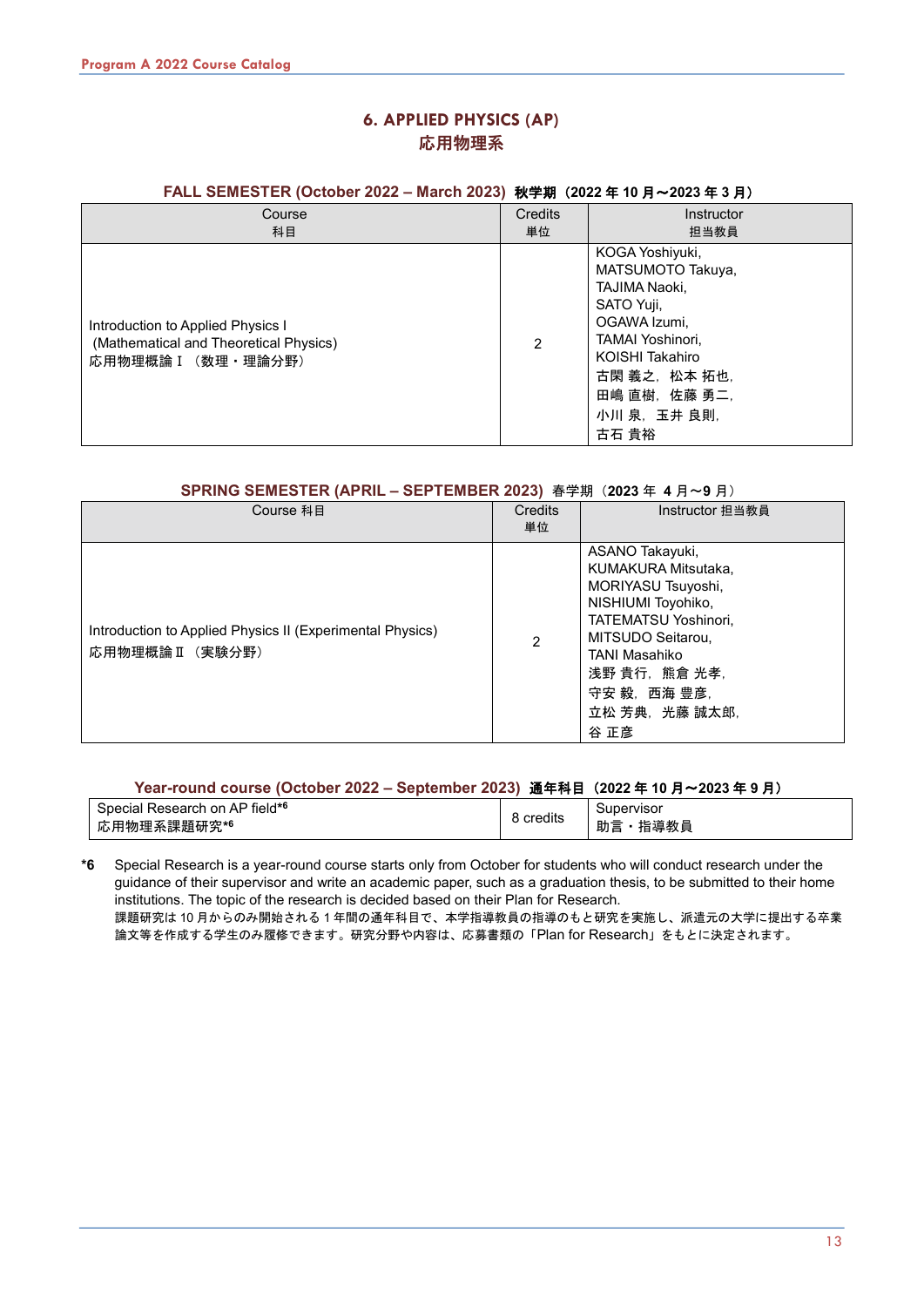## **COURSES OF SCHOOL OF GLOBAL AND COMMUNITY STUDIES** 国際地域学部英語開講科目

Special Auditing Students with Credit in this program can take courses in English offered by the School of Global and Community Studies.

本プログラムの特別聴講学生は、国際地域学部が英語で開講する専門科目も履修することができます。

#### **FALL SEMESTER (October 2022 – March 2023)** 秋学期(**2022** 年 **10** 月~**2023** 年 **3** 月)

| Course<br>科目                                                                             | Credits<br>単位 |
|------------------------------------------------------------------------------------------|---------------|
| Project Based Learning Introduction B<br>課題探究プロジェクト基礎B                                   | 2             |
| Research Methods in Social Sciences<br>リサーチ方法論Ⅱ                                          | 2             |
| International Communication<br>国際コミュニケーション論                                              | 2             |
| Topics in Sociolinguistics<br>社会言語学                                                      | 2             |
| Issues in Contemporary Japan from an<br>International Perspective<br>国際社会から見た現代日本の課題 ann | 2             |
| Introduction to Italian Language<br>イタリア語入門                                              | 2             |

| Course<br>科目                                                   | Credits<br>単位 |
|----------------------------------------------------------------|---------------|
| Spatial Data Analysis and<br>Geography of Japan<br>地域データ分析     | 2             |
| International Policies<br>国際政策                                 | 2             |
| The Japanese Language: History<br>and Translation<br>日本語:歴史と翻訳 | 2             |
| Introduction to American Dialects<br>アメリカ方言入門                  | 2             |
| Lectures on Literature in English III<br>英語文学講義Ⅲ               | 2             |
| Introduction to U-PASS Tutoring<br>チューター入門                     |               |

## **SPRING SEMESTER (April – September 2023)** 春学期(**2023** 年 **4** 月~**9** 月)

| Course<br>科目                                      | Credits<br>単位 |
|---------------------------------------------------|---------------|
| Research Methods in Social Sciences T<br>リサーチ方法論I | 2             |
| Project Based Learning I<br>課題探究プロジェクト1           | 2             |
| Introduction to U-PASS Tutoring<br>チューター入門        |               |
| <b>Foundations of Japanese Culture</b><br>日本文化の基礎 | 2             |

| Course<br>科目                                | Credits<br>単位 |
|---------------------------------------------|---------------|
| Intercultural Communication<br>異文化コミュニケーション | 2             |
| International Relations<br>国際関係論            | 2             |
| Introduction to Linguistics<br>言語学入門        | 2             |
| Game-Based Learning<br>教育におけるゲーム            | 2             |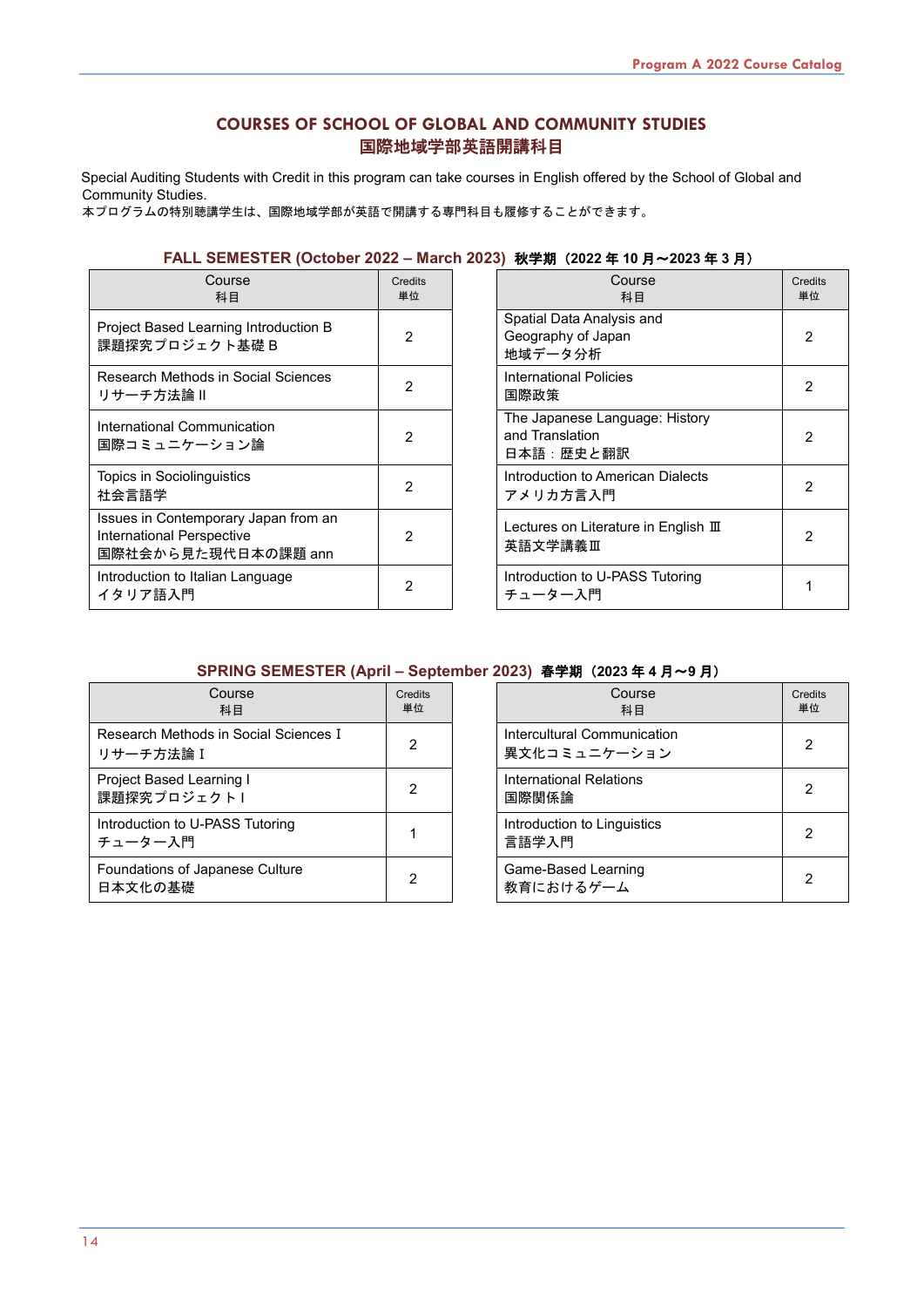# Curriculum for Special Research Student

# 特別研究学生向け教育プログラム

- Special research students conduct their research on a specific topic under the English guidance of their supervisor. The topic of the research is decided based on their Plan for Research in the. 特別研究学生は指導教員の英語による指導のもとで研究を行い、研究成果をまとめます。研究分野や内容は、 応募書類の「Plan for Research」をもとに決定されます。
- They can also take Japanese language courses. 日本語の授業を受けることも可能です。
- Special research students cannot earn credits. 単位の修得は出来ません。
- Only students who will be enrolled at the UF for 2 semesters can apply for the program for special research students. 2 学期間在籍する学生のみ特別研究学生向けプログラムに応募できます。
- Special Research Students will be provided with a Report of Research Supervision issued by the dean of a graduate school after they complete the one-year program. 特別研究学生には、プログラム修了時、本学での所属研究科長から「Report of Research Supervision」を発行します。